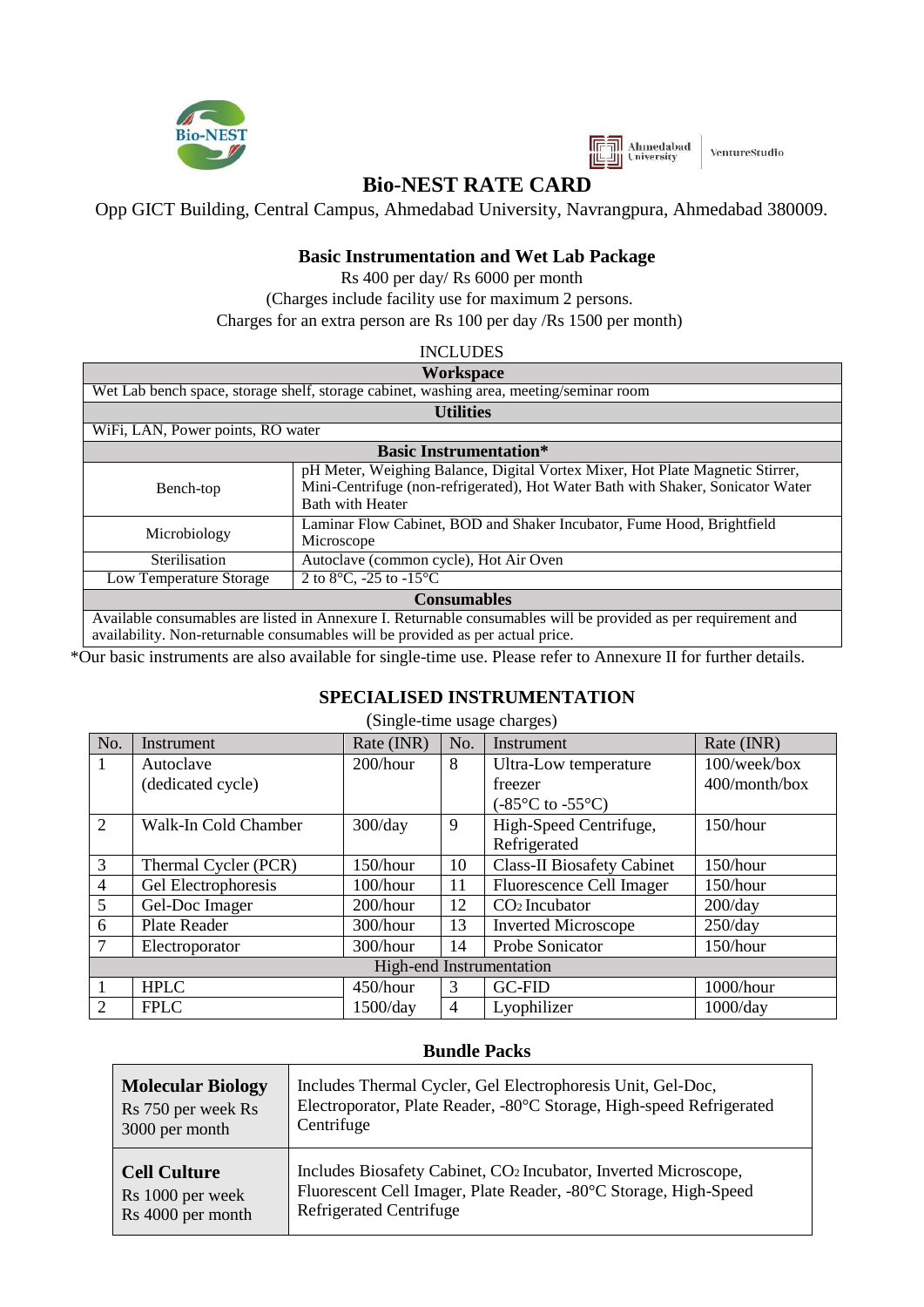**25 per cent discount is available for resident incubatees, students and faculty of Ahmedabad University. Please read the usage policy document carefully before using the facility.**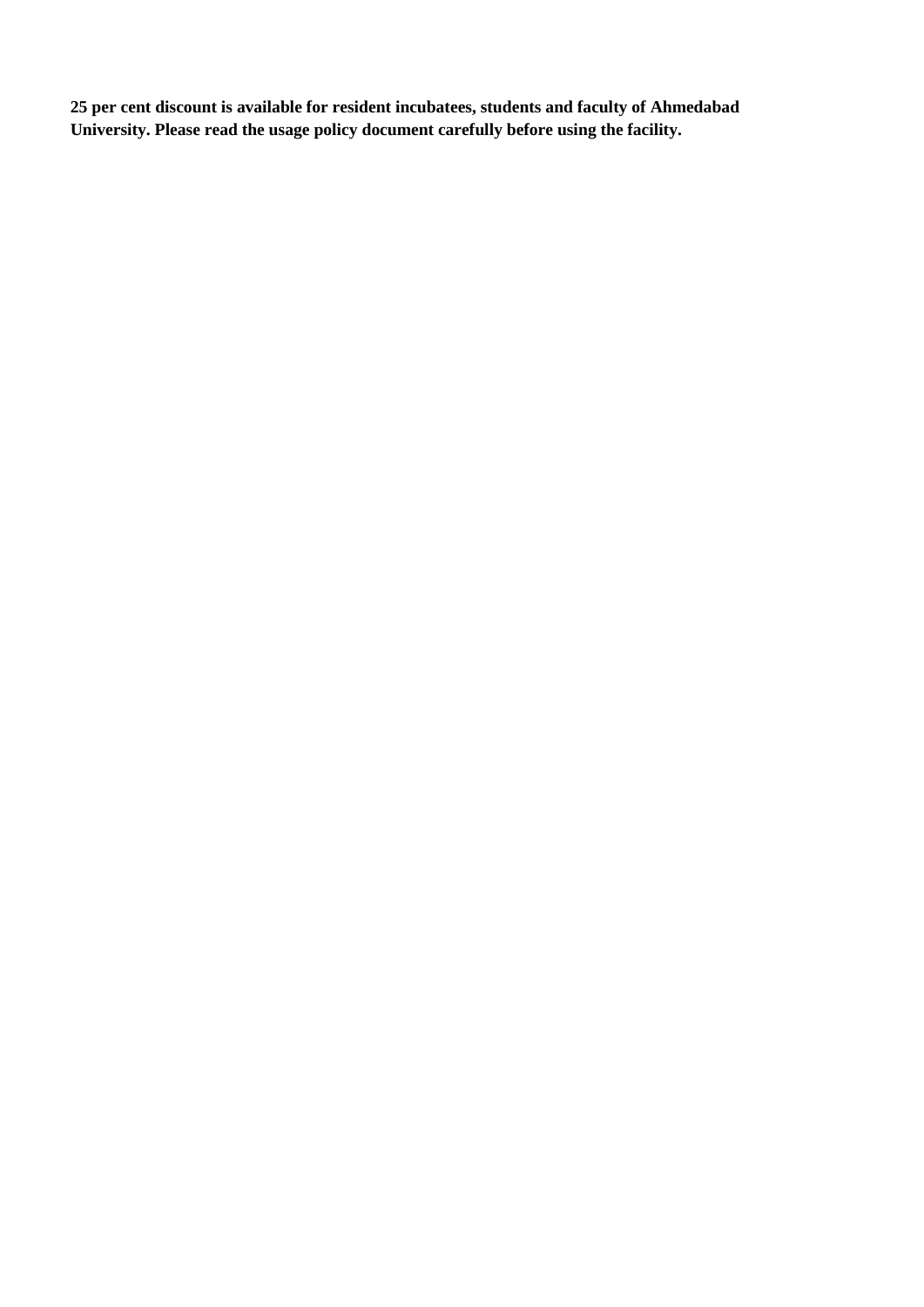## **Annexure I NON-RETURNABLE CONSUMABLES LIST**

| Sr.            |                                              |                                                                           |  |  | Sr.              |                                                  |               |
|----------------|----------------------------------------------|---------------------------------------------------------------------------|--|--|------------------|--------------------------------------------------|---------------|
| No.            | Item                                         | Rate (INR)                                                                |  |  | No.              | Item                                             | Rate (INR)    |
|                | <b>Utilities</b>                             |                                                                           |  |  | <b>Chemicals</b> |                                                  |               |
| $\mathbf{1}$   | Ultrapure Type I Water<br>(deionized/MilliQ) | per<br>50<br>litre<br>per<br>30<br>litre<br>250<br>per kg<br>50<br>per kg |  |  | 20               | Di-Potassium<br>Hydrogen<br>Orthophosphate       |               |
| $\overline{2}$ | Double Treated Type III Pure<br>Water        |                                                                           |  |  | 21               | Sodium<br>Dihydrogen<br>Orthophosphate           |               |
| 3              | $N_2$ Gas, from cylinder, >99%<br>pure       |                                                                           |  |  | 22               | Di-Sodium<br>Hydrogen<br>Orthophosphate          |               |
| 4              | Ice Flakes (Crushed Ice)                     |                                                                           |  |  | 23               | EtBr                                             |               |
| 5              | <b>Nitrile Gloves</b>                        | as per actual<br>price                                                    |  |  | 24               | <b>Crystal Violet</b>                            |               |
|                | <b>Plasticware</b>                           |                                                                           |  |  | 25               | Glycine                                          |               |
| 6              | Microtubes, 1.75 ml, non-<br>Sterile         |                                                                           |  |  | 26               | Tris Buffer, 1M, pH 6.8                          | as per actual |
| $\tau$         | Microtubes, 2.0 ml, non-sterile              |                                                                           |  |  | 27               | <b>Tris Basic</b>                                | price         |
| 8              | Petri Dishes, disposable, sterile            |                                                                           |  |  | 28               | Filtration Unit, sterile, 0.22<br>um, single use |               |
| 9              | T25 Flask, sterile                           |                                                                           |  |  | 29               | Mannitol                                         |               |
| 10             | T75 Flask, sterile                           |                                                                           |  |  | 30               | Magnesium Sulfate                                |               |
| 11             | 96 Well Plates, without lid,<br>non-sterile  |                                                                           |  |  | 31               | Sodium Chloride                                  |               |
|                | <b>Chemicals</b>                             |                                                                           |  |  | 32               | Methanol                                         |               |
| 12             | Diluent for DNA                              |                                                                           |  |  | 33               | Acetone                                          |               |
| 13             | Nutrient Agar                                |                                                                           |  |  | 34               | Glycerol                                         |               |
| 14             | LB Broth                                     |                                                                           |  |  | 35               | Calcium Carbonate                                |               |
| 15             | LB Agar                                      |                                                                           |  |  | 36               | <b>TEMED</b>                                     |               |
| 16             | Ampicillin                                   |                                                                           |  |  | 37               | 2-Propanol                                       |               |
| 17             | Kanamycin                                    |                                                                           |  |  | 38               | Gram's Iodine                                    |               |
| 18             | <b>DTT</b>                                   |                                                                           |  |  | 39               | Ammonium Persulfate                              |               |
| 19             | <b>DMSO</b>                                  |                                                                           |  |  | 40               | <b>SDS</b>                                       |               |

## **RETURNABLE CONSUMABLES LIST**

|                                                                                                           | <b>Glassware</b>                                        |   | <b>Plasticwares</b>                          |  |  |  |
|-----------------------------------------------------------------------------------------------------------|---------------------------------------------------------|---|----------------------------------------------|--|--|--|
|                                                                                                           | (to be returned at the end of the tenure)               |   | (to be returned at the end of the tenure)    |  |  |  |
|                                                                                                           | Measuring Cylinders - 10ml, 50ml, 250ml,<br>1000ml      |   | Combi Rack                                   |  |  |  |
| $\mathfrak{D}$                                                                                            | Beaker - 50ml, 250ml, 500ml, 1000ml, 2000ml             | 2 | Micro Tube Rack                              |  |  |  |
| 3                                                                                                         | Conical Flask with screw cap - 100ml, 250ml,<br>1000ml  | 3 | Tip Boxes - 10ul, 200ul, 1000ul without tips |  |  |  |
| 5                                                                                                         | Glass Bottles with screw cap - 500ml, 1000ml,<br>2000ml |   |                                              |  |  |  |
| *Penalty will be levied for broken or damaged glassware or plasticware returned at the end of the tenure. |                                                         |   |                                              |  |  |  |

NOTE: Inventory will be frequently updated. Please check with the Incubation Manager for availability of the above items.